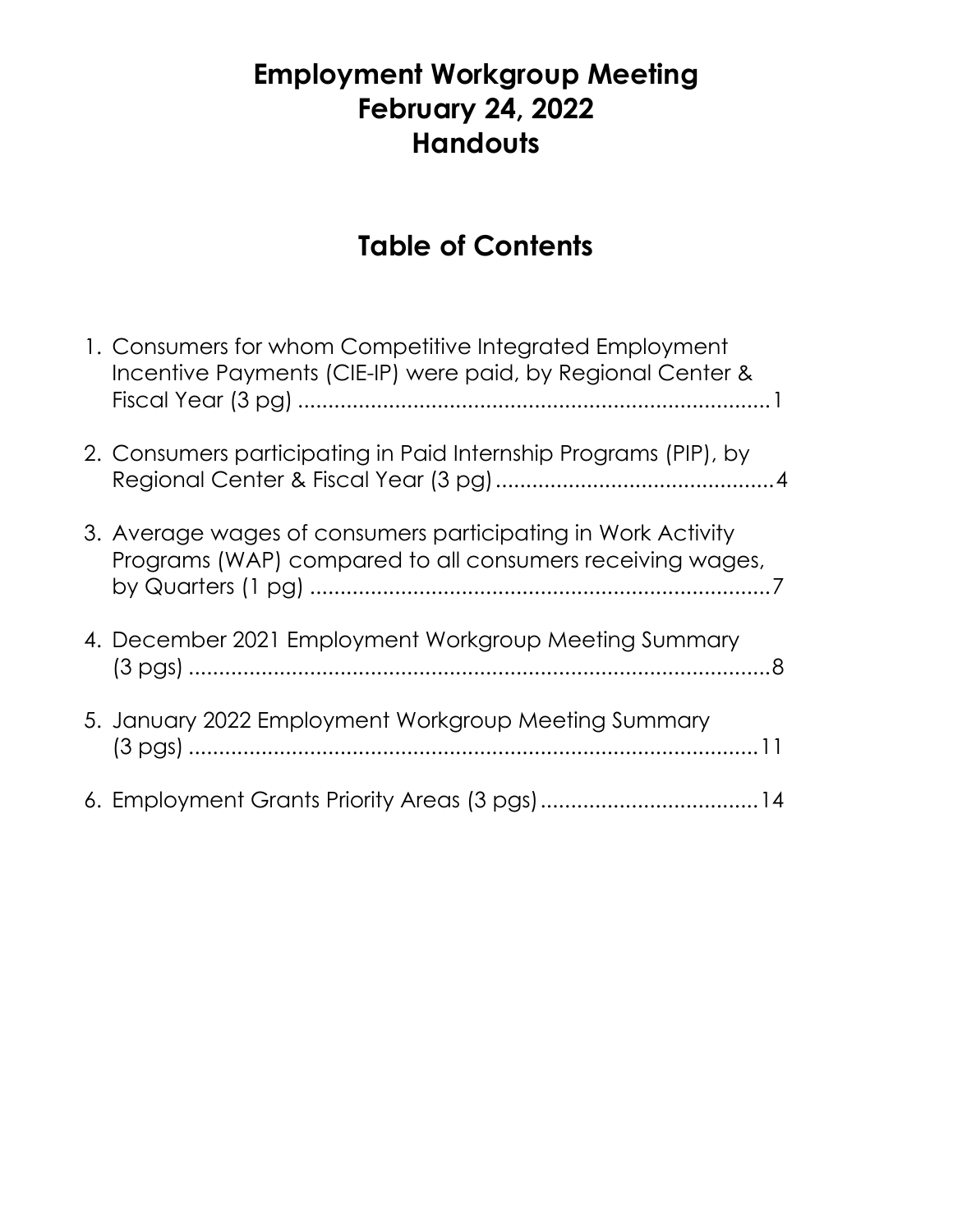

*Source: DDS Research Section analysis of Purchase of Service (POS) Data for Q1 of 2014 through Q3 of 2021.*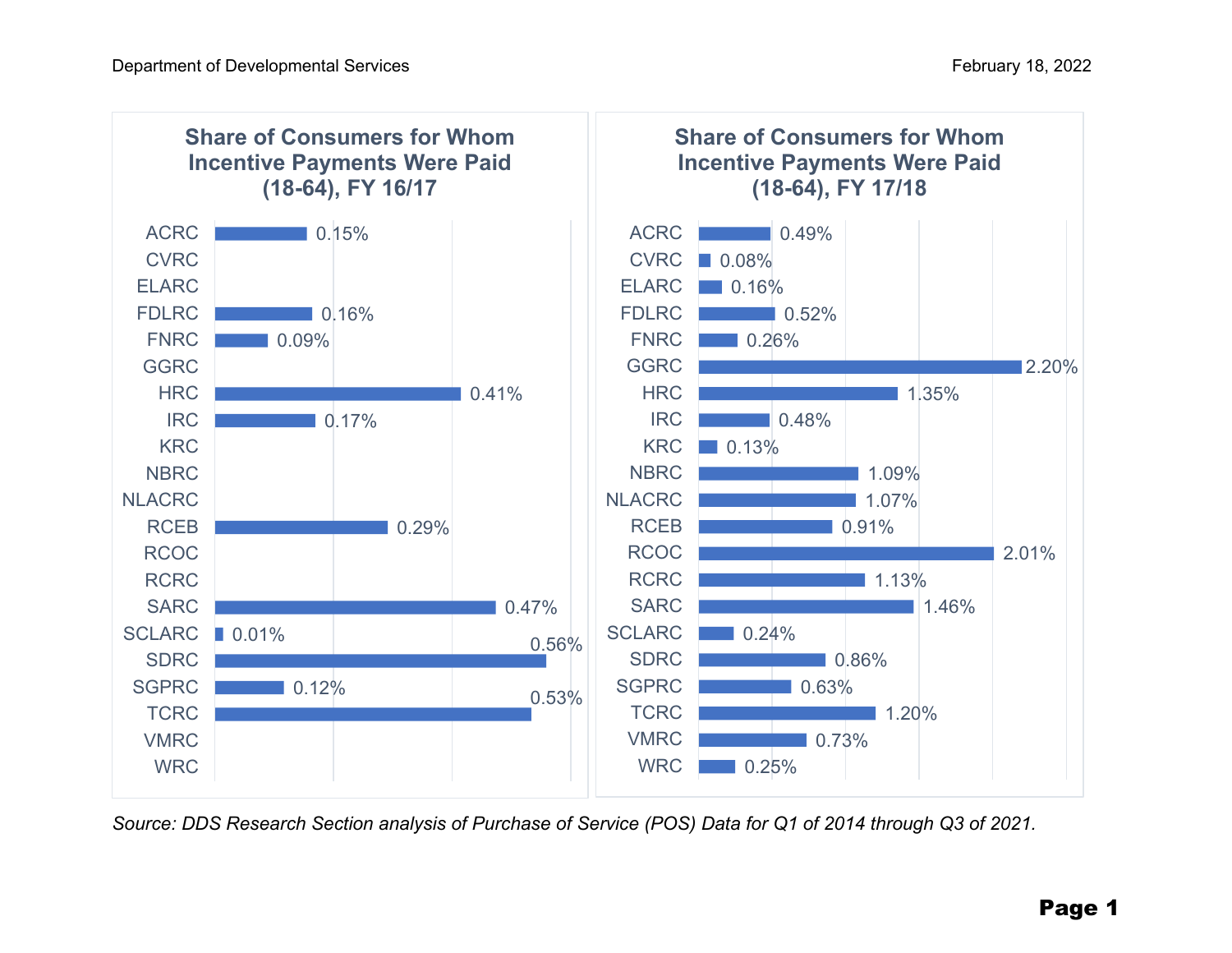

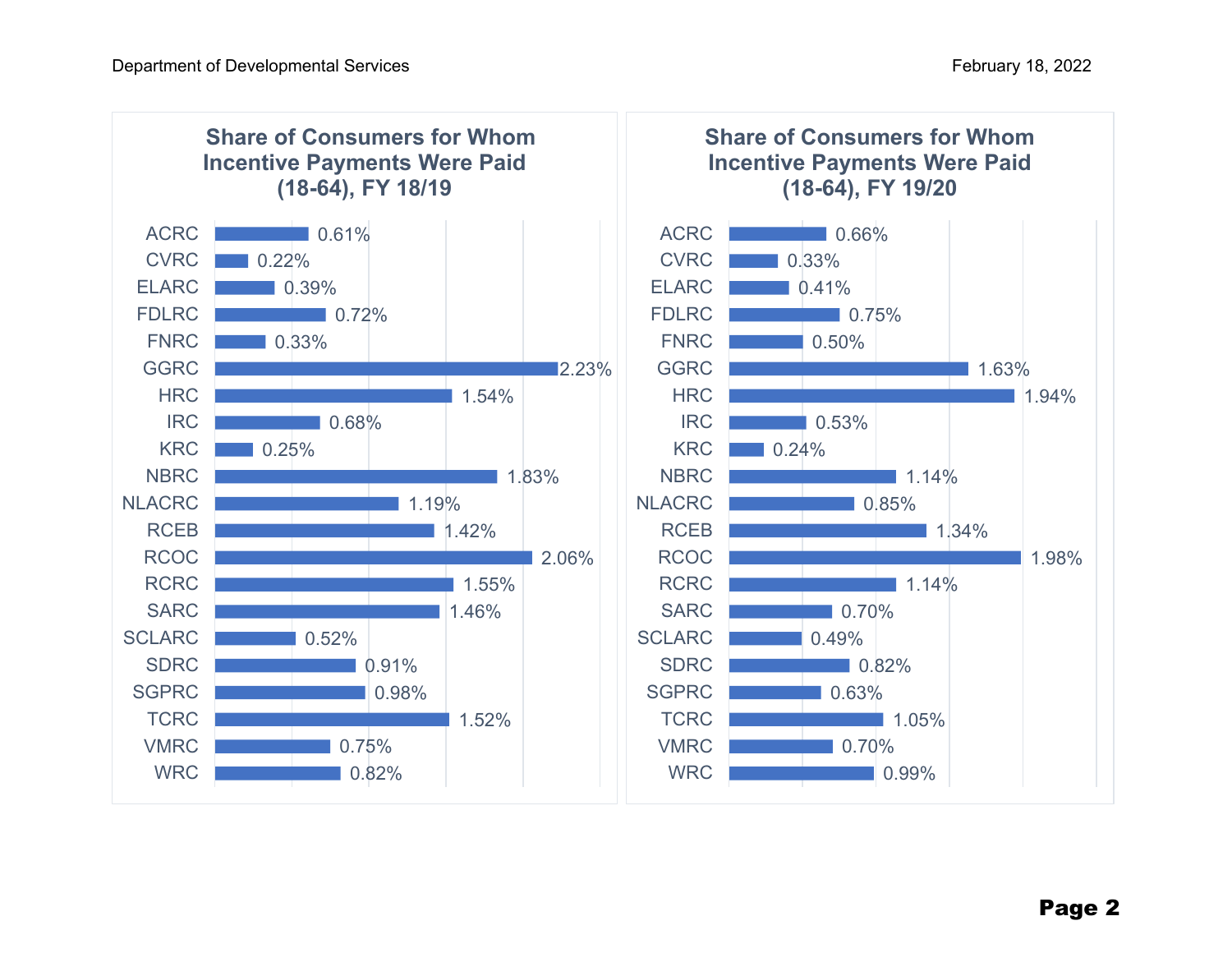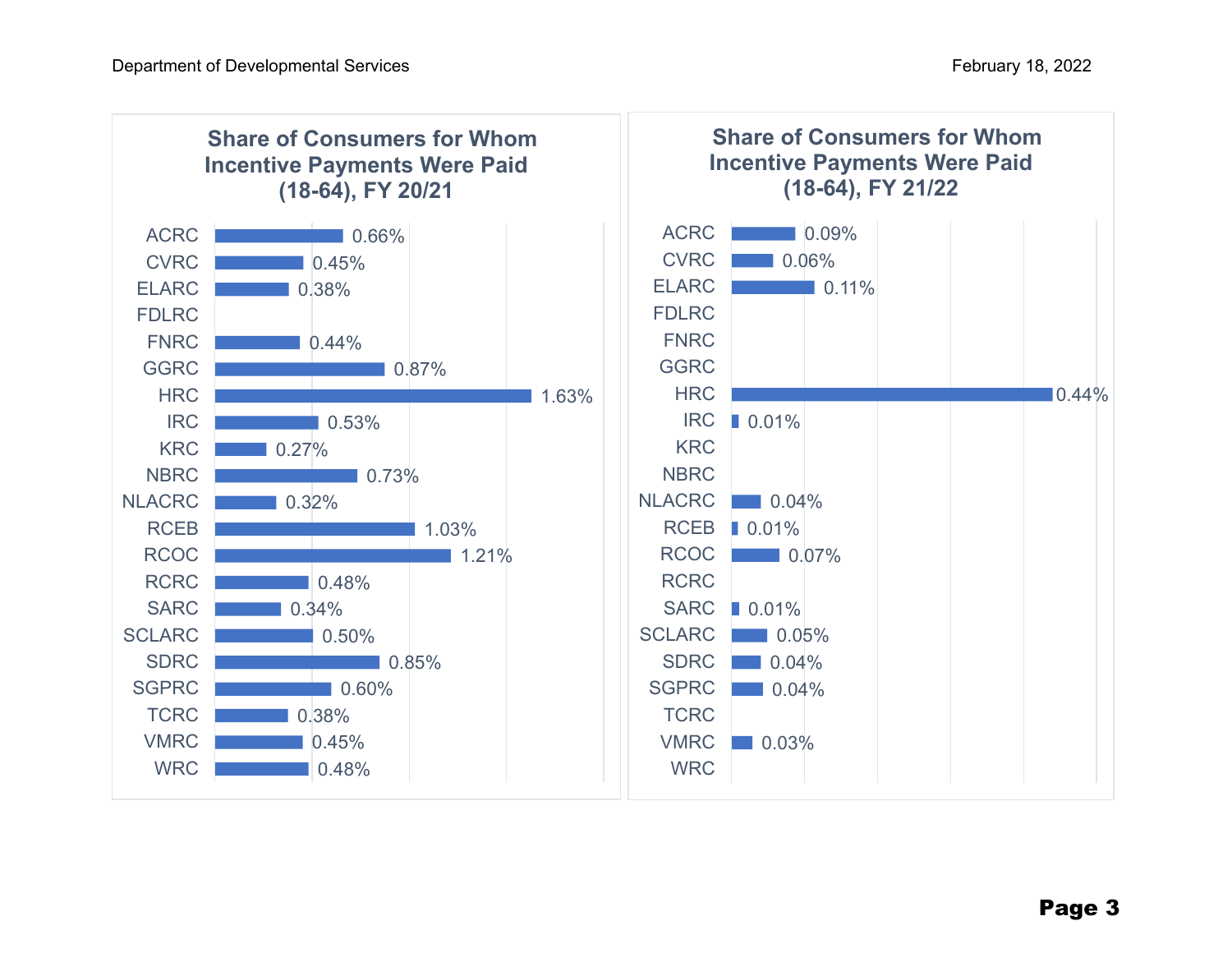

*Source: DDS Research Section analysis of POS Data for Q1 of 2014 through Q3 of 2021.*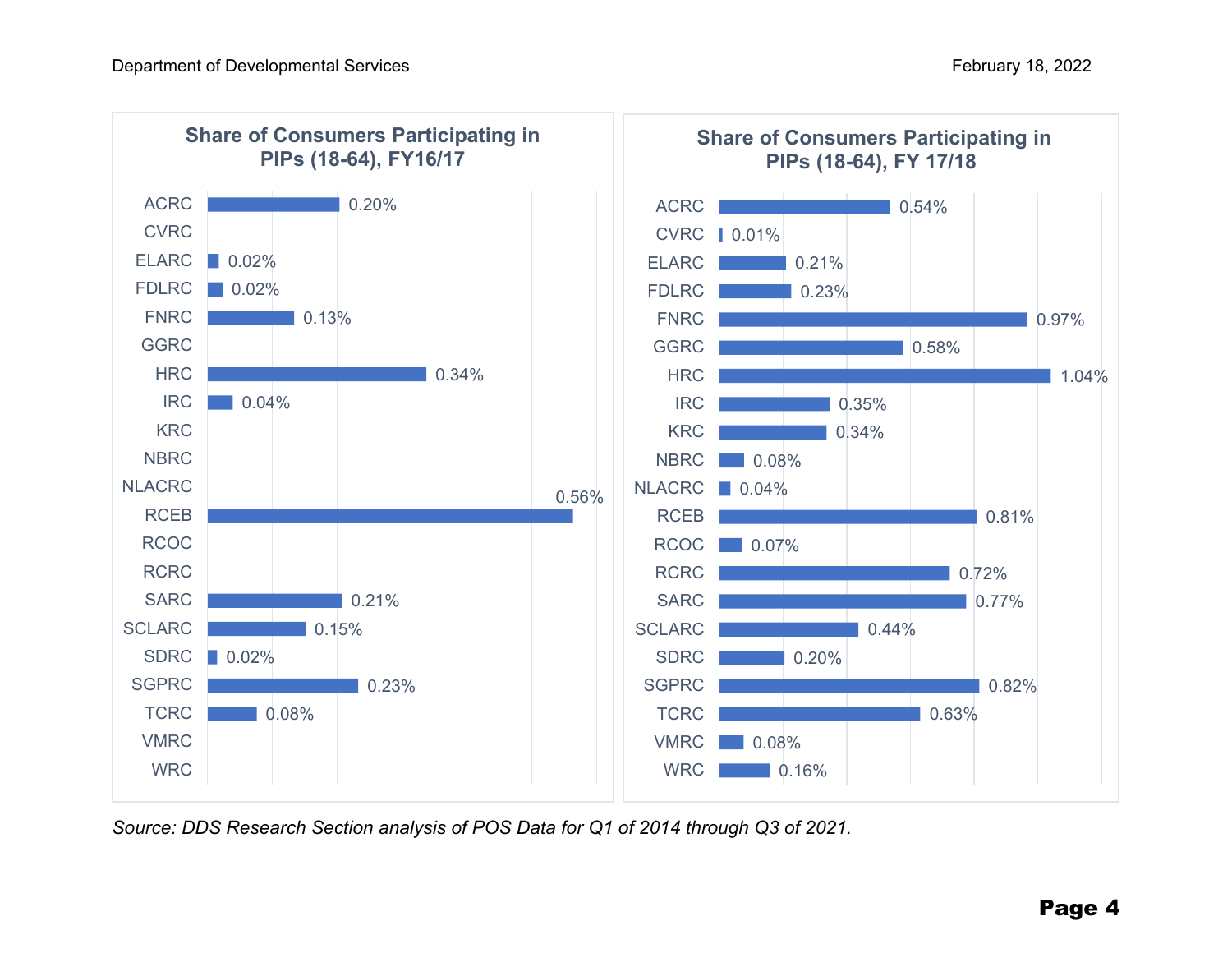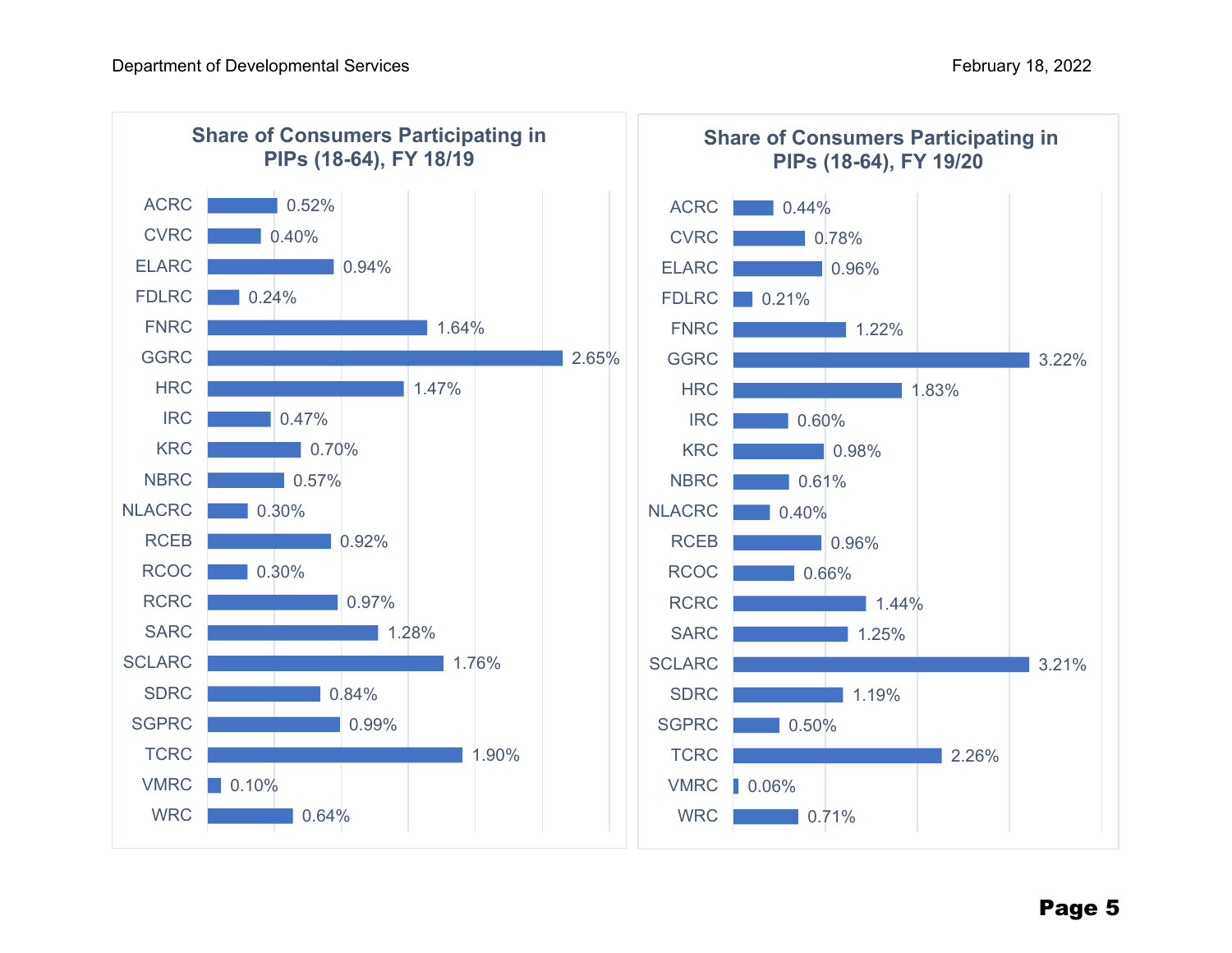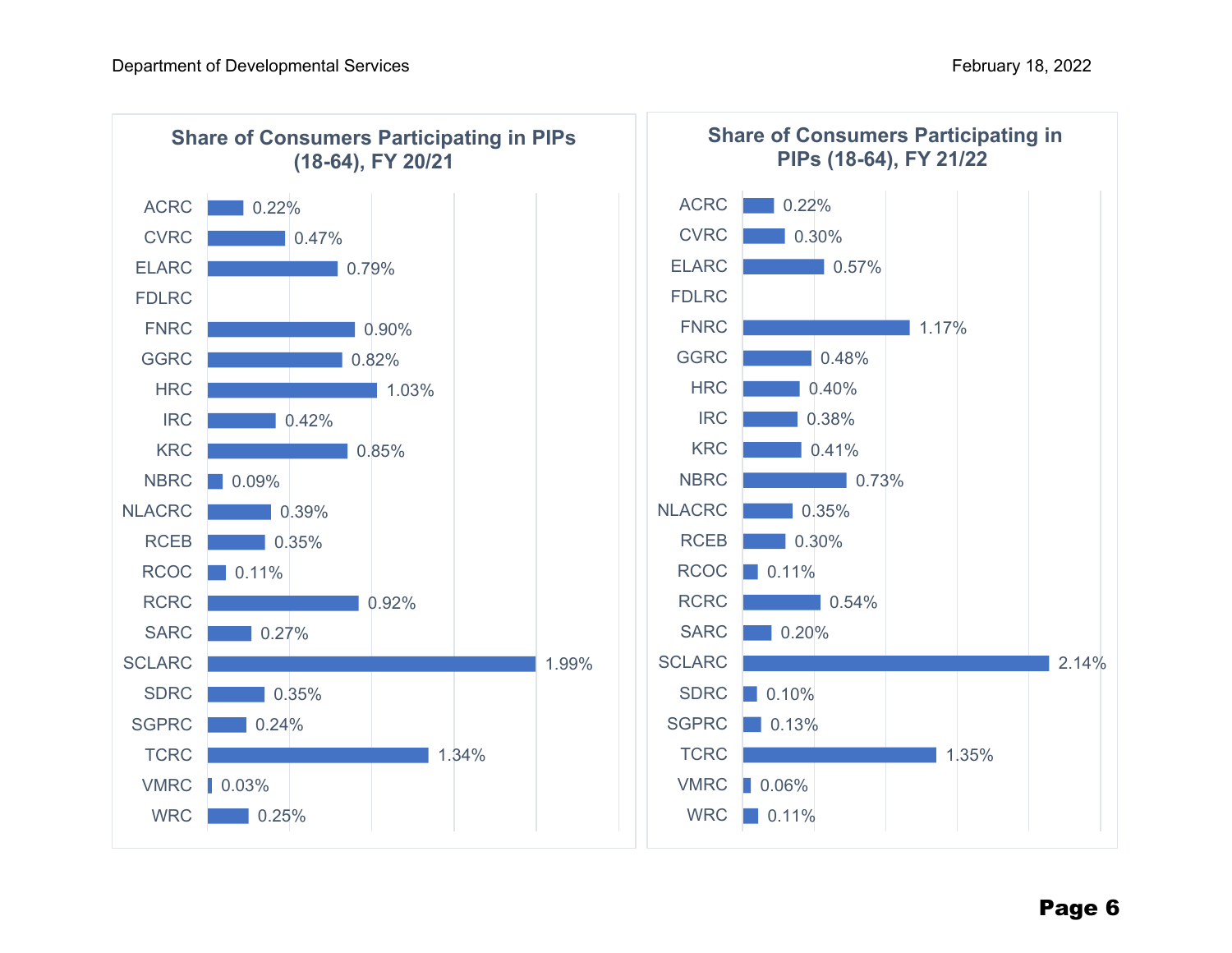

*Source: DDS Research Section analysis of wage data provided by EDD for Q1 of 2014 through Q4 of 2020 and POS Data for Q1 of 2014 through Q4 of 2020.* 

*Note: Age is calculated as of each quarter; WAP consumers are defined using service code 954*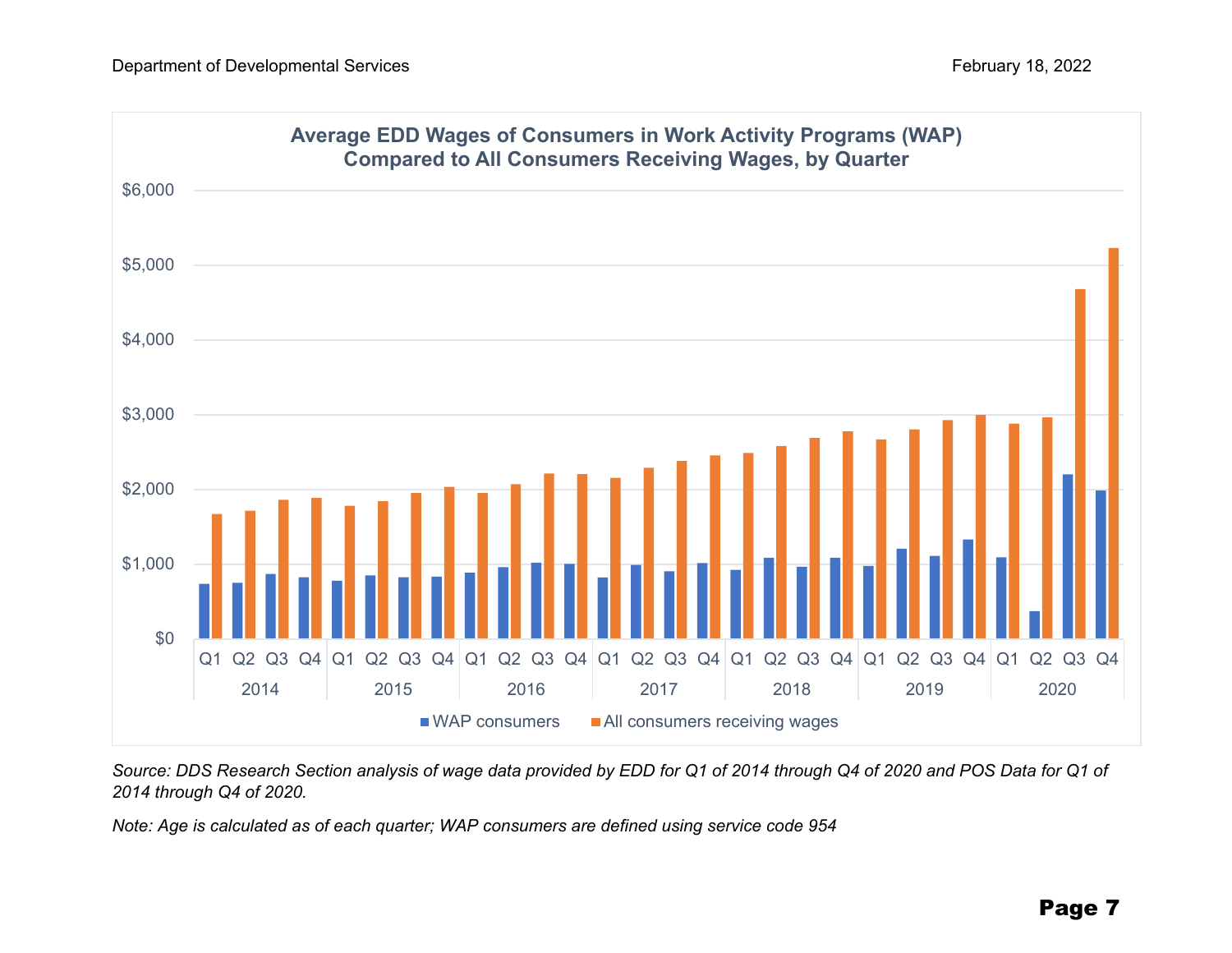### **Employment Workgroup December 13, 2021 Meeting Summary**

**Overview:** This was the first meeting of the Employment Workgroup. This goal of this workgroup, in collaboration with the Department of Rehabilitation (DOR), is to improve and advance employment opportunities for the individuals we serve. The purpose of the meeting was to review and discuss:

- The role of the Employment Workgroup in the development of recommendations to advance employment for individuals served by regional centers throughout the State;
- The advancement of policy initiatives and grant provided for in the Governor's 2021-2022 budget;
- Discuss next steps and future meetings.

**Welcome & Housekeeping**: Brian Winfield, Chief Deputy, Department of Developmental Services

• This and subsequent meetings will be recorded, and the materials can be found

on the DDS website.

**Introductions:** Nancy Bargmann, Director, Department of Developmental **Services** 

- Reviewed major policy initiatives in the Governor's 2021-22 budget and the important opportunities provided to the developmental services system and to improve the experiences of individuals receiving services and their families.
- This is a collaborative project with DOR to advance employment for individuals. Available funding for this initiative includes \$10 million to both DDS and DOR.
- How do we create pathways to inclusive services, especially for individuals currently in school?

**Workgroup Purpose:** Brian Winfield, Chief Deputy Director, Department of Developmental Services

- The purpose of this workgroup is to provide recommendations to:
	- o Improve access to services that lead to Competitive Integrated **Employment**
	- o Increase pathways to employment
	- o Improve employment outcomes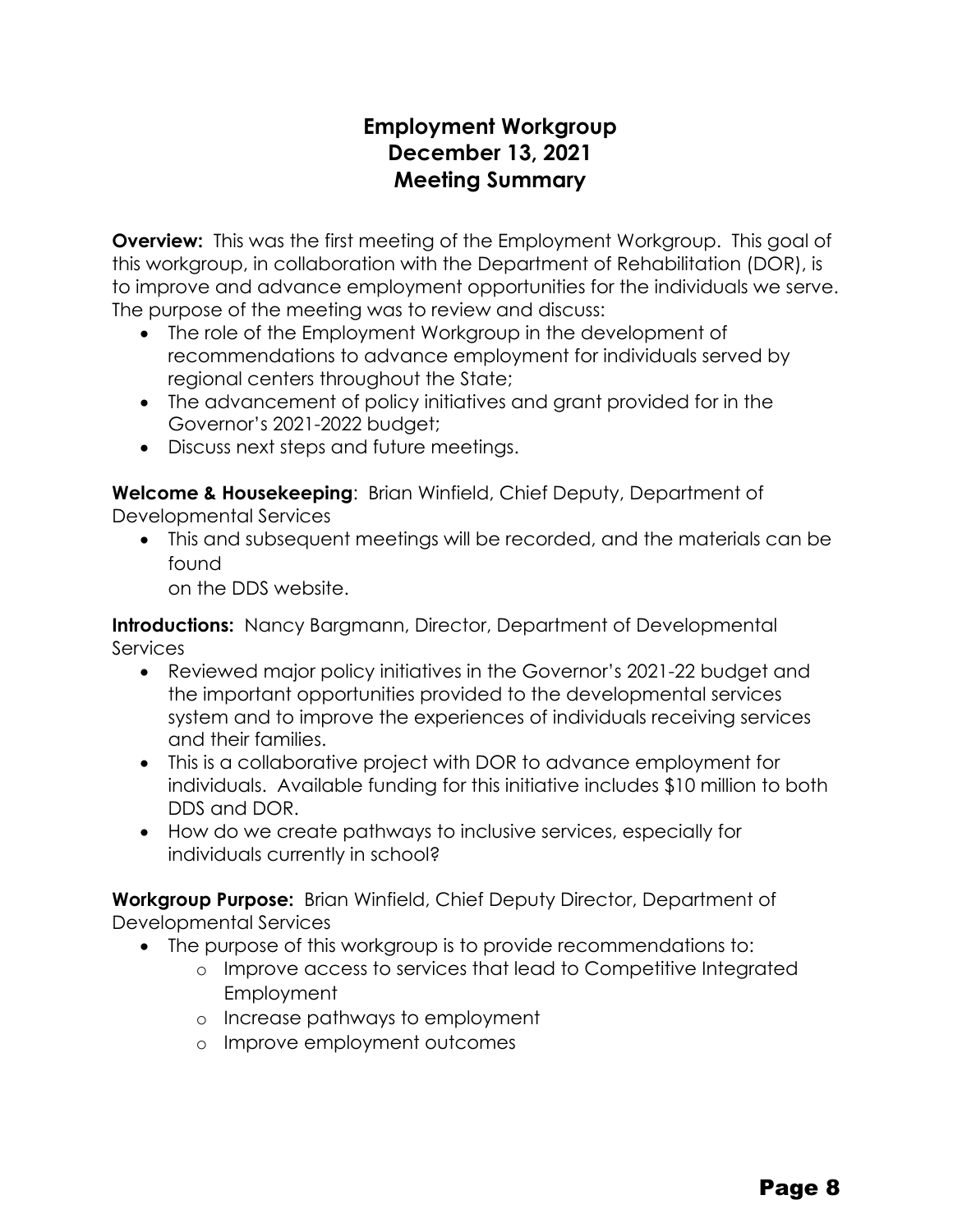Employment Workgroup December 13, 2021 Page 2

**Current Initiatives/Efforts to Advance Employment:** Erica Reimer Snell, Deputy Director, Community Services Division

- New statutory changes effective July 2021 for the Paid Internship Program (PIP) and the Competitive Integrated Employment (CIE) program.
	- o PIP provides an opportunity to develop vocational skills in an integrated internship that may lead to future employment.
	- o Competitive Integrated Employment (CIE) Incentive Payments are available for providers for job placement and retention.
- Employment Grants: DDS received \$10 million in one-time funds for a joint initiative with the Department of Rehabilitation (DOR).
- CIE Blueprint began in fiscal year 2017/18 and is currently in fifth and final year. The focus of the CIE Blueprint is Local Partnership Agreements.
- Direct Service Professional (DSP) Workforce Training and Development provides wage differentials for staff participating in the training.
- DSP Bilingual Differential encourages the recruitment and retainment of staff who speak additional languages and able to support individuals in their preferred language.
- Regional Center Employment Specialist is resource and support for increasing employment for individuals supported by regional center.
- Community Placement Plan/Community Resource Development Plan (CPP/CRDP) employment continues to be a priority.

#### **Discussion and Overall Themes**

- What data or information might be helpful to inform the work of this group?
	- o What are other states with successful and sustainable community integrate employment programs doing? And what are considered "best practices" in this area?
	- o How are we measuring outcomes? Are outcomes personcentered?
	- o What data is currently collected by DDS? The data must be current to be relevant.
- Input and Recommendations
	- o It is important to ensure that employment for individuals is a preferred job, utilizing their skills and abilities.
	- o Currently, there are unique and abundant opportunities for employment, but this requires employers to be educated on the benefits of hiring people with intellectual and development disabilities (I/DD).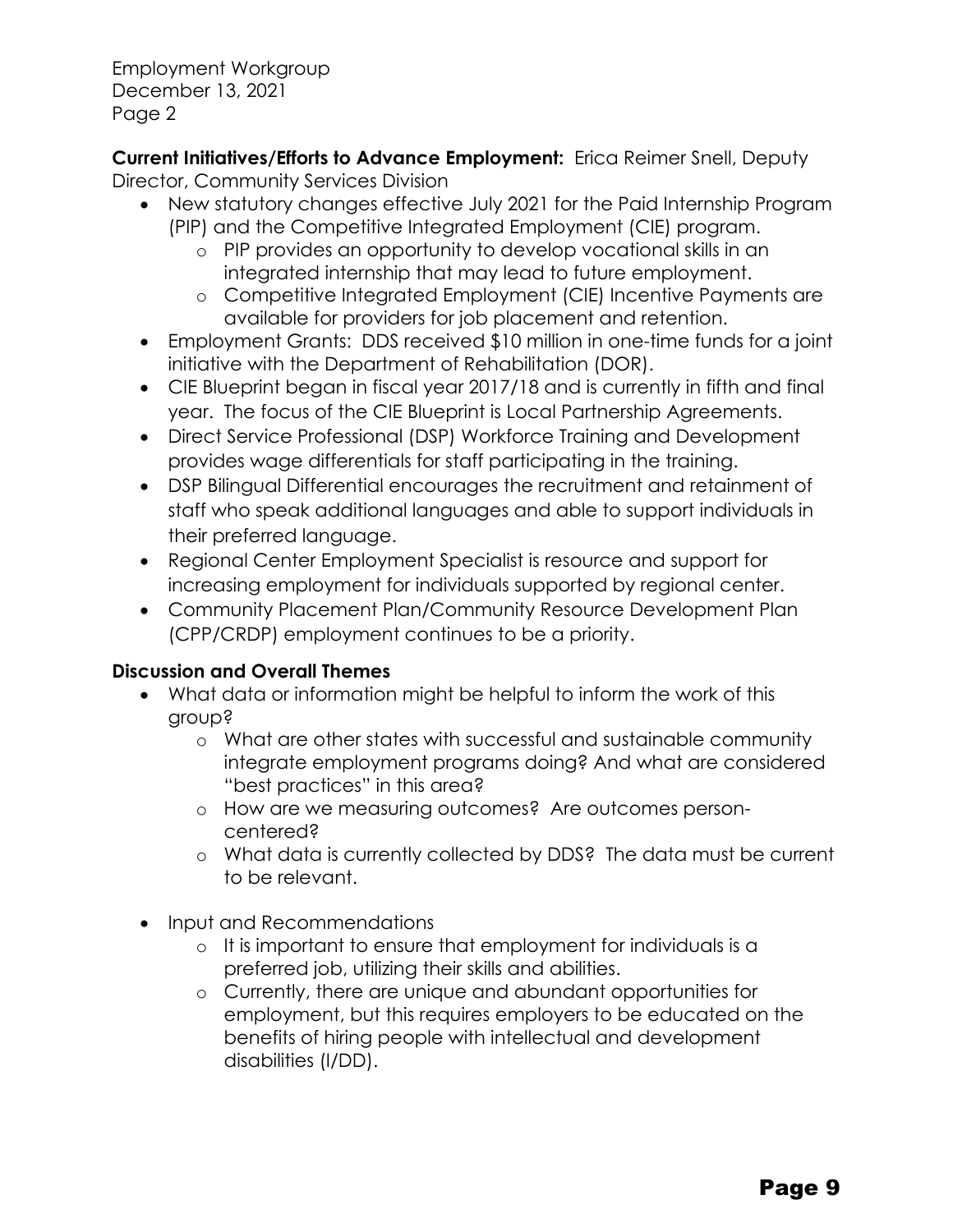Employment Workgroup December 13, 2021 Page 3

- o Gathering the perspective of employers who recognize and appreciate the contributions of their employees with I/DD may provide information useful when recruiting potential employers.
- o There should be streamlined process for individuals to access DOR and DDS services. How do we, as system partners, work together to make employment a reality for individuals we serve?
- o Higher rates for service providers should remain a priority as this contributes to the current workforce shortage.

**Closing Comments:** Brian Winfield, Chief Deputy Director, Department of Developmental Services

- Next meeting of this workgroup will be January 24<sup>th</sup>, 2022 at 1:00 pm.
- If you do have questions, please send them to the email address [workservices@dds.ca.gov](mailto:workservices@dds.ca.gov)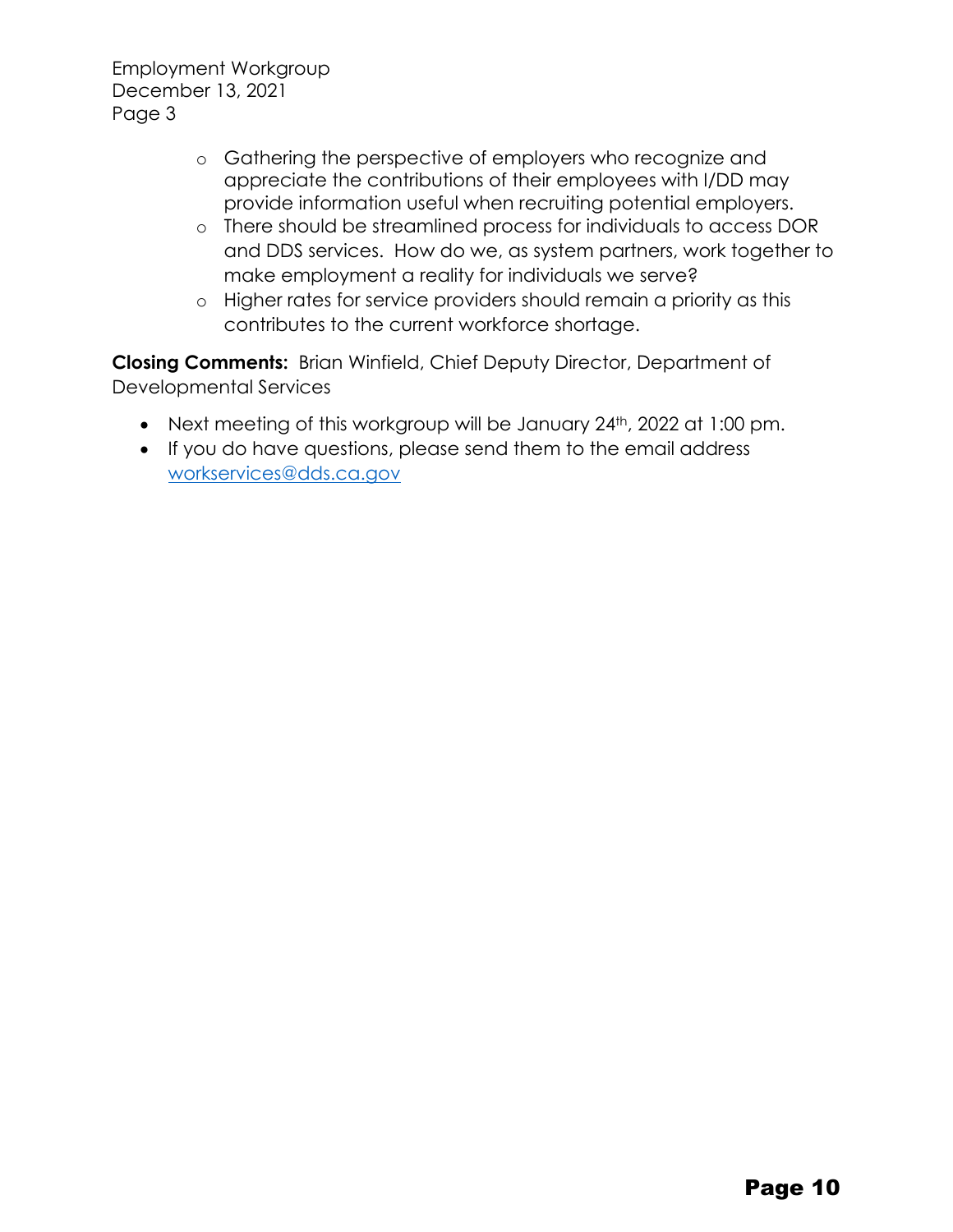## **Employment Workgroup January 24, 2022 Meeting Summary**

**Overview:** This was the second meeting for the Employment Workgroup. The purpose of the meeting was to review:

- Discuss the framework and purpose of the workgroup;
- Share and review current employment data received by the Department of Developmental Services (DDS);
- Discuss the \$10M grant program to improve employment outcomes for individuals served by DDS and the Department of Rehabilitation (DOR).

#### **Workgroup Purpose: Brian Winfield, Chief Deputy Director, Department of Developmental Services**

- The purpose of the workgroup is:
	- o To receive stakeholder input on \$10M in grant opportunities for DDS;
	- o Explore pathways for Competitive Integrated Employment (CIE);
	- o Establish the priorities for the workgroup moving forward.

#### **December Meeting Recap: Brian Winfield, Chief Deputy Director, Department of Developmental Services**

- Discussion highlights from the previous meeting:
	- o What are innovative work options and best practices?
	- o How are outcomes measured and goals established?
	- o Provider capacity and training of direct service professions (DSP);
	- o Ensure adequate supports for those individuals with the most intense needs.

**DDS Employment Data:** Michael Luna, Chief of Work Services, Department of Developmental Services

- Provided a brief overview of the employment data including:
	- o Paid Internship Program (PIP) and the Competitive Integrated Employment (CIE) – Incentive Payment data provided by regional centers and providers in annual surveys, conducted by DDS;
	- o Employment Development Department (EDD) wage data;
	- o National Core Indicators (NCI) related to employment.
- More detailed data is needed to identify gaps that need to be filled and establish a baseline for where we are in the state and to establish goals.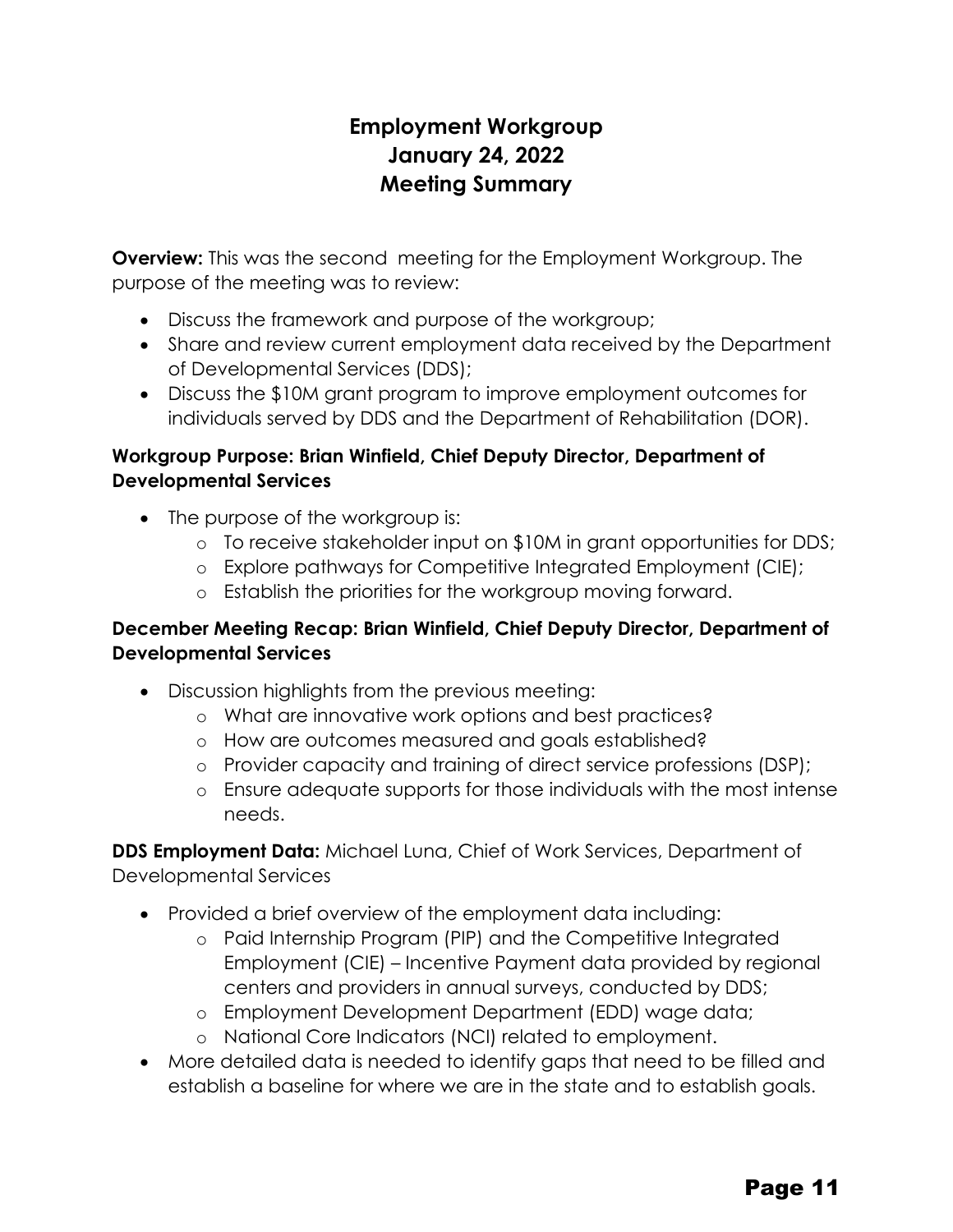Employment Grant Workgroup January 24, 2022 Page 2

- Data should provide details of the factors contributing to increases, decreases, and stagnant employment numbers.
- Compare California data sets to other states to determine and benchmark contributing factors to employment.

**Grant Discussion:** Brian Winfield, Chief Deputy Director, Department of Developmental Services

- DDS received \$10M for grants and contracts over three years to explore innovative strategies and practices to expand paid work experience and other employment opportunities for individuals served regional center.
- DDS will examine other funding processes such as Home and Community Bases Services and Services Access and Equity to build a framework of how the employment grant can be administered.

DOR Employment Grant**:** Jessica Grove, Deputy Director for Vocational Rehabilitation Policy and Resource Division

• AB 136 also provided funding to DOR to focus on the demand side of the employment initiative. DOR will focus on four key areas: media and marking targeted toward businesses, training for Human Resource professionals on a large scale, direct grants to businesses to make their workplace more accessible and creating new Earn and Learn pathways for employment.

Employment Grant Discussion**:** Olivia Raynor, PhD. DDS Consultant

- It will be important to create replicable business to business marketing models.
- Preparation for employment should start early and efforts must be made to bridge the K-12 to postsecondary gap and employment.
- Peer mentorship for individuals during employment is necessary to improve and enhance the work experience as well as job skills.
- Employment must be included in the Individual Program Planning (IPP) process.
- Address barriers around CIE and discovery. Some of the current barriers to employment include the impact and recovery from COVID-19, transportation, communication access, and technology.
- Focus efforts on individual needs and understanding of employment options as well as skill set development and customized employment.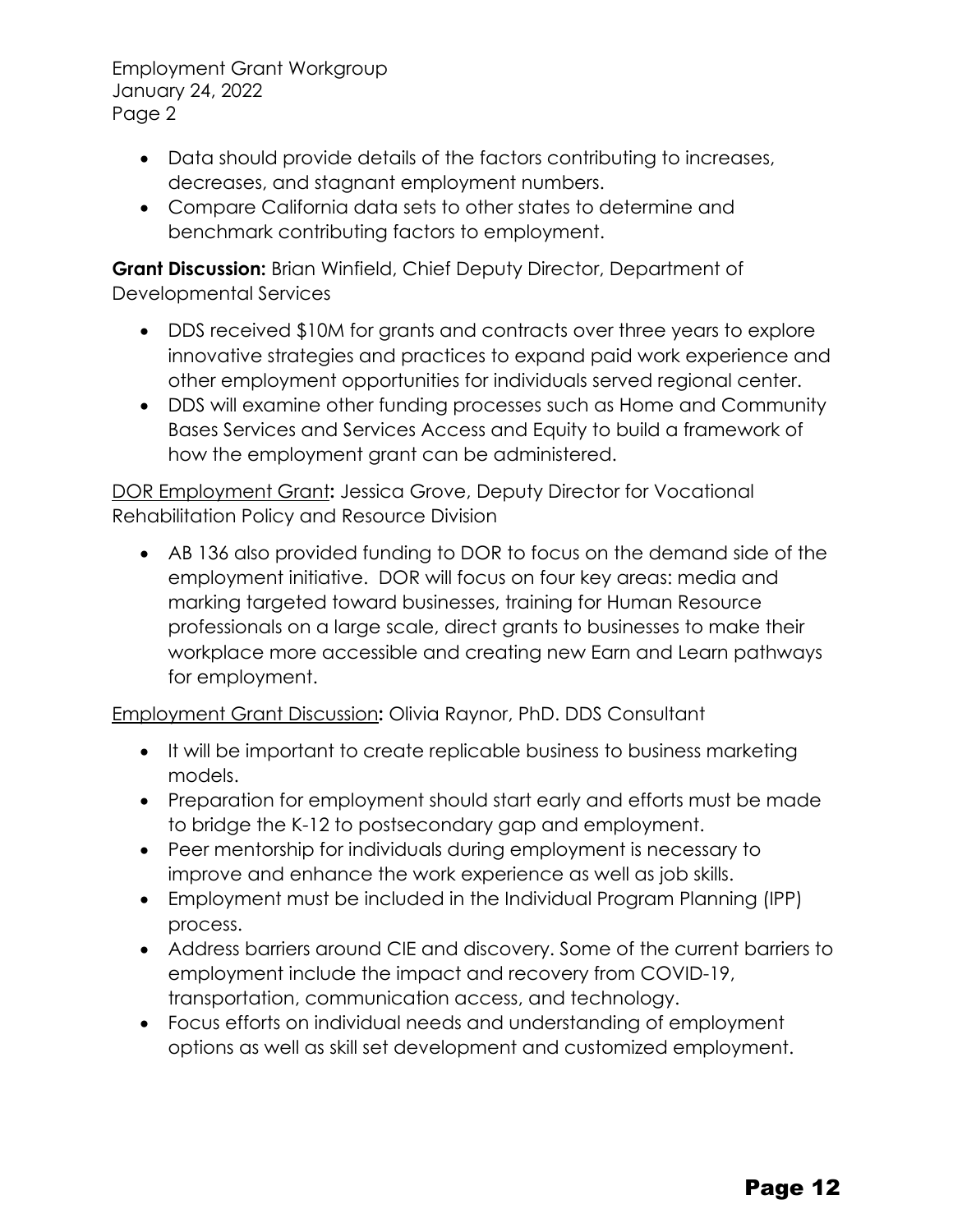Employment Grant Workgroup January 24, 2022 Page 3

- Long-term employment strategies targeting careers, promotions, and advancements. Offer business incentives to support employees with disabilities.
- Equity to support people with greater needs achieve career-oriented jobs.

**Closing Comments:** Brian Winfield, Chief Deputy Director, Department of Developmental Services

- The next meeting will take place on February 24<sup>th</sup> at 1:00 PM
- The meeting will focus on the development of grant guidance.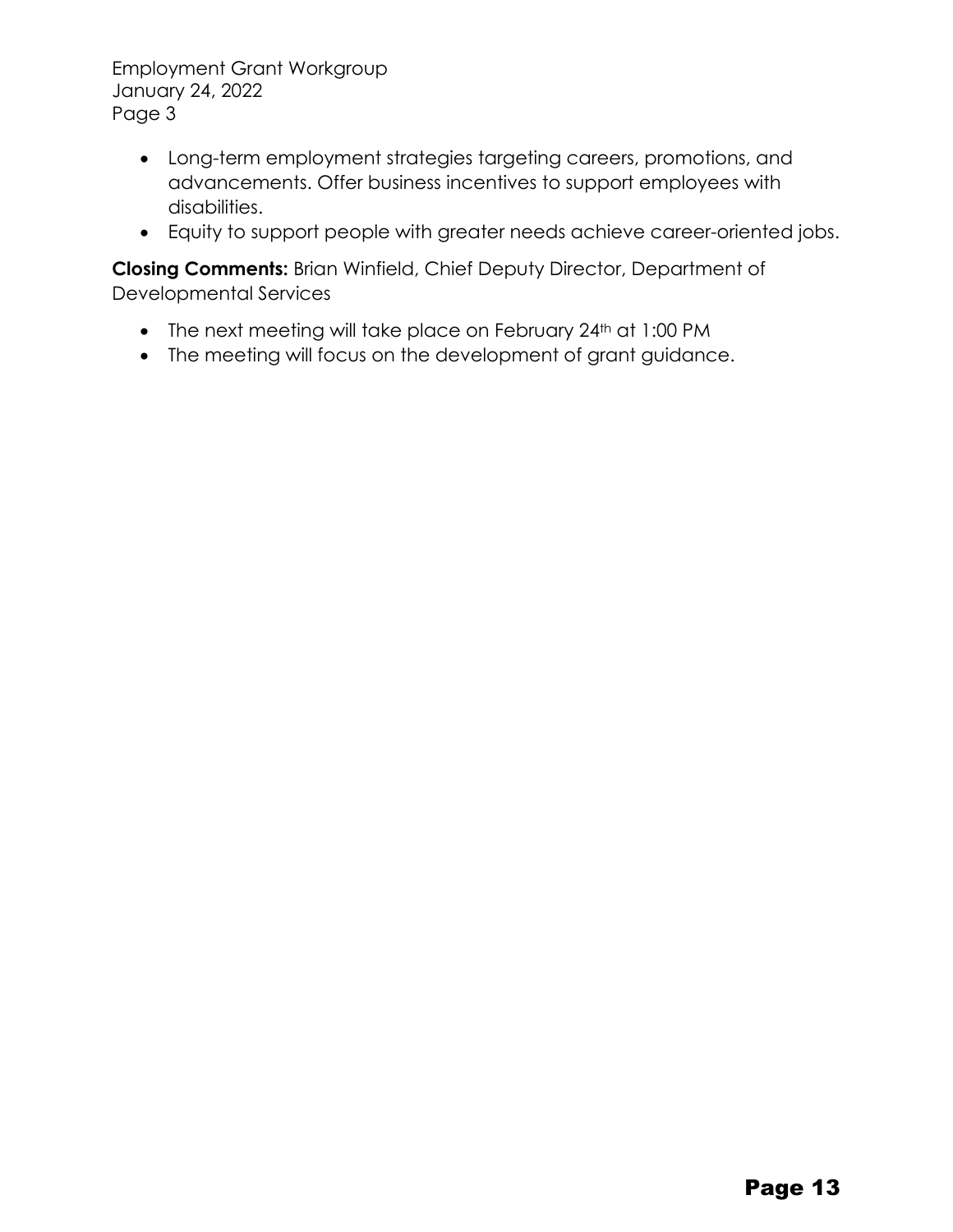# **Employment Workgroup**

Discussion Topics: Employment Grants Priority Areas Date: February 24, 2022

#### **Purpose of the Employment Workgroup**

The Employment Workgroup provides guidance to DDS on ways to increase competitive integrated employment opportunities to Californians who have intellectual and developmental disabilities. On January 24, 2022, the workgroup made recommendations on areas of focus for the new Employment Grants Program.

### **Grant Areas of Focus for the Employment Grants Program**

The workgroup recommendations are organized under 5 priority areas with strategies to achieve competitive integrated employment (CIE).

#### **Criteria for Priority Setting**

Additional criteria for selecting priority areas to be addressed in the Employment Grants Program include:

- Expands opportunities for CIE for ALL
- Supports employment goals and outcomes for the individual using a person-centered approach
- Supports self-determined employment opportunities
- Is an evidenced based or promising practice
- Is employer/business-focused
- Is realistic and feasible to implement (e.g., timeframe, funding, skilled personnel)
- Will produce specific measurable outcomes for CIE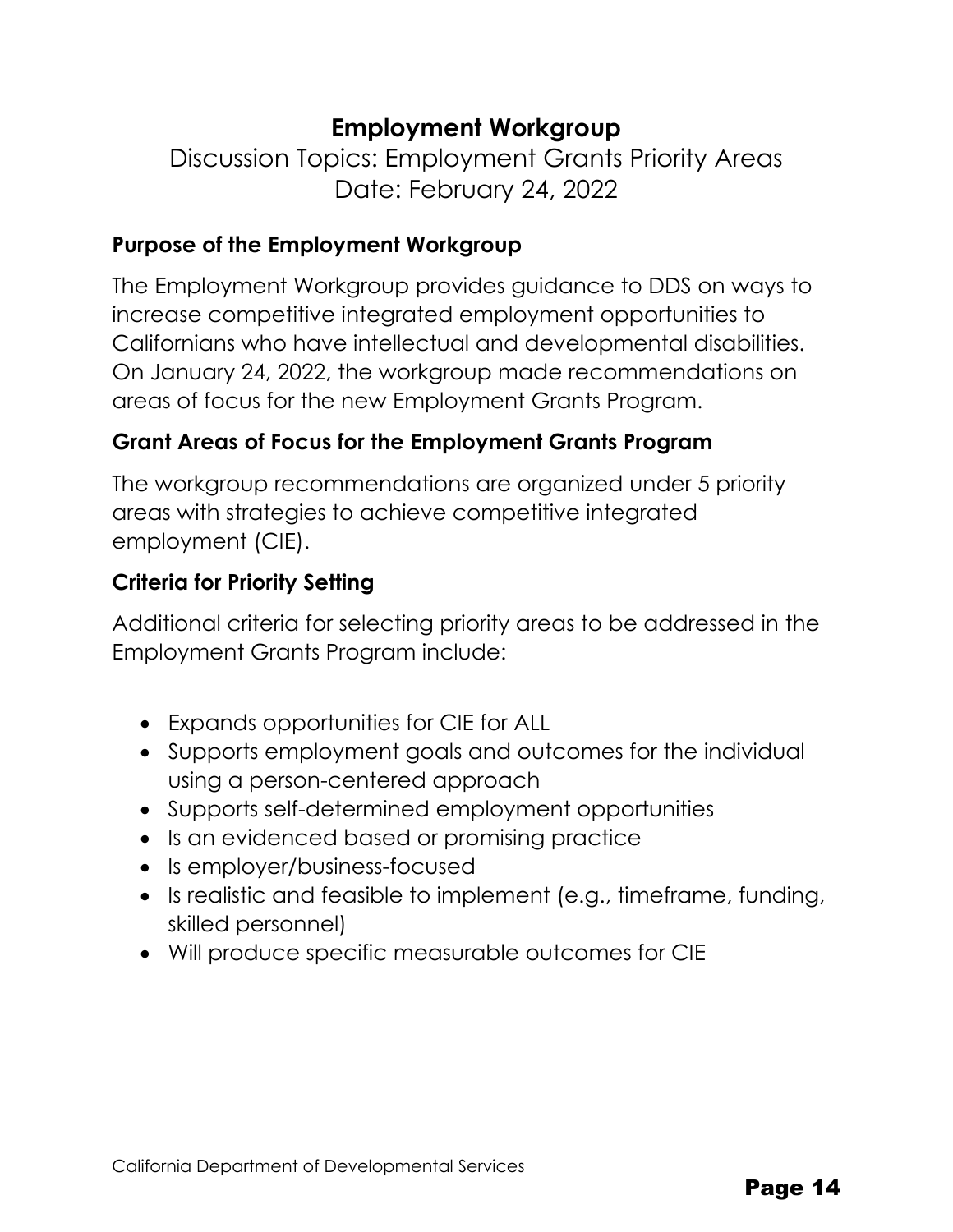### **Priority Areas**

### **1. INNOVATIVE PATHWAYS TO EMPLOYMENT**

- a) Innovative pathways to employment through internships, work-based learning, postsecondary education, discovery, and customized employment.
- b) Long term employment strategies that are targeted to careers, promotions, and advancements for people with disabilities.
- c) Technology literacy training for providers and individuals for employment.
- d) Peer mentoring by self-advocates to support transition, employment, and social relationships in the workplace.

### **2. SUPPORTED EMPLOYMENT AND CUSTOMIZED EMPLOYMENT**

- a) Statewide training and technical assistance on discovery and customized employment with local implementation.
- b) Transformation of non-integrated employment services to person centered, business centric approaches that support competitive integrated employment.
- c) Funding models that consider the competencies, skilled effort, and time required to support CIE outcomes for all.

#### **3. BUSINESS FOCUSED PRACTICES**

- a) Employer-focused partnerships that address business needs and support inclusive workplace practices.
- b) Marketing of successful business practices for recruiting, hiring, and retaining employees with developmental disabilities.
- c) Peer mentoring by co-workers without disabilities to support transition, employment, and social relationships in the workplace.